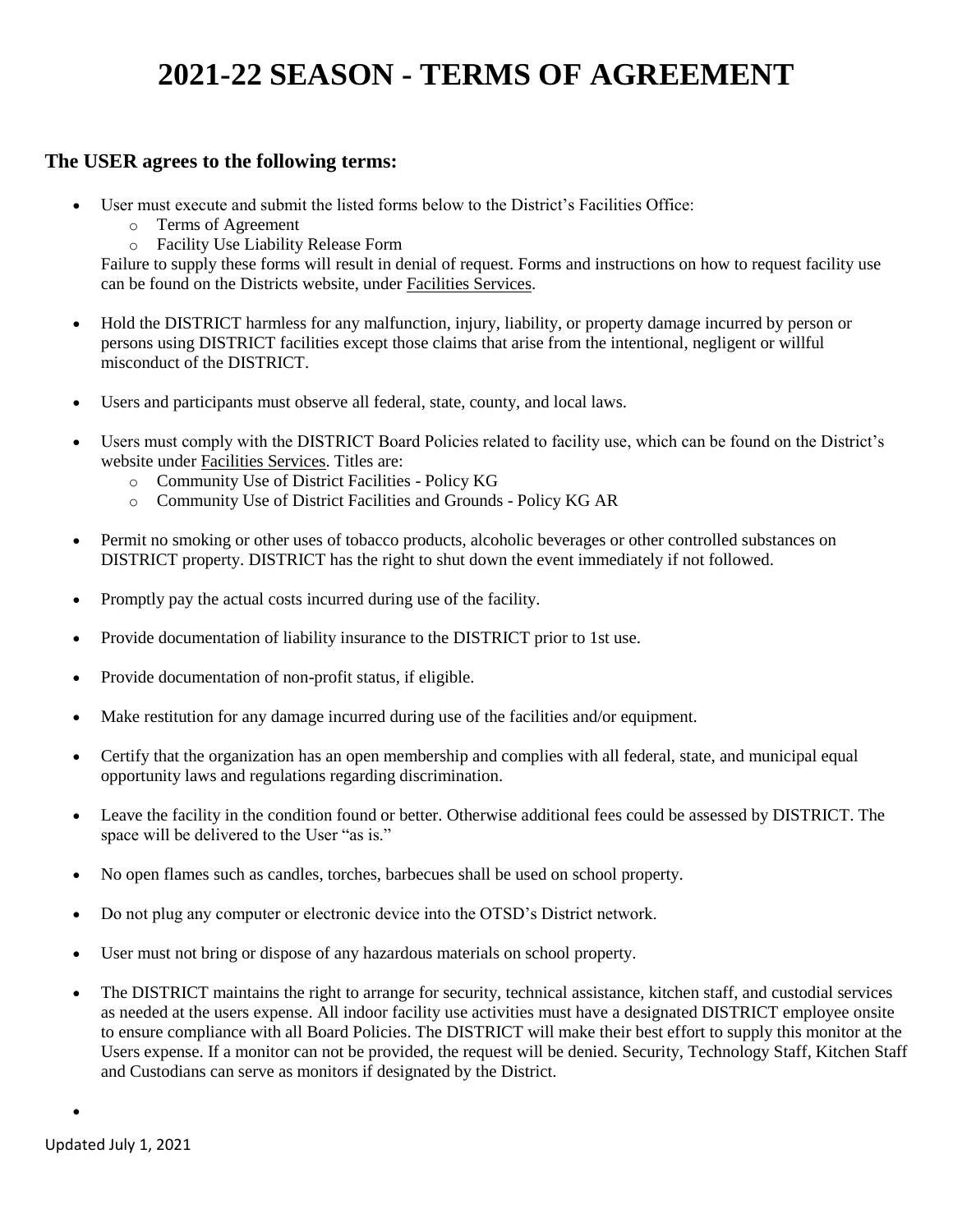- Any changes to reservation schedules need to be made 5 days in advance.
- Renter is responsible for set-up and take-down within the rental time.
- Only District equipment agreed to in advance may be used.
- Notify the Facilities office if you are bringing in other equipment.
- Notify Facilities office of cancellation no less than two working days prior to the event date to avoid incurring charges.

### **If a key/key card is checked out, the USER agrees to:**

- Not loan or duplicate any key. Lost or stolen key(s)/card must be reported to the Facility Rental Office immediately. Return key/key card within 5 working days of the date of the event.
- Be responsible for the cost of replacement of key(s)/card and may be liable for the cost of rekeying if required for security of the building and/or area.

#### **Requirements Based on Covid-19 Guidelines:**

- Users must download and execute the "Facility Use Liability Release and Hold Harmless Addendum (Communicable Diseases including Covid-19)" from the OTSD website, acknowledging that the User understands the hazards of the novel coronavirus ("COVID-19"), and agrees to waive and discharge any and all claims against the District and release it from liability for any loss regardless of cause. User will submit the addendum to the Facilities Department prior to approval of request.
- Additionally, Users must understand and adhere to Oregon School Activities Association (OSAA) and the Oregon Department of Education (ODE)'s continued guidance and restrictions surrounding Covid-19, including closures, where applicable.
- The User will adhere to the Oregon Health Authority (OHA) guidelines, the Oregon Governor's executive orders and guidelines, and applicable county requirements, including but not limited to, social distancing protocols, hand washing and sanitizing, group sizes, and mask requirements. The User will take all necessary precautions as provided by the Center for Disease Control (CDC) and federal, state, and local governments.

### **Please list the full names of all HEAD coaches and their after-hours contact information (attach more paper if necessary).**

Updated July 1, 2021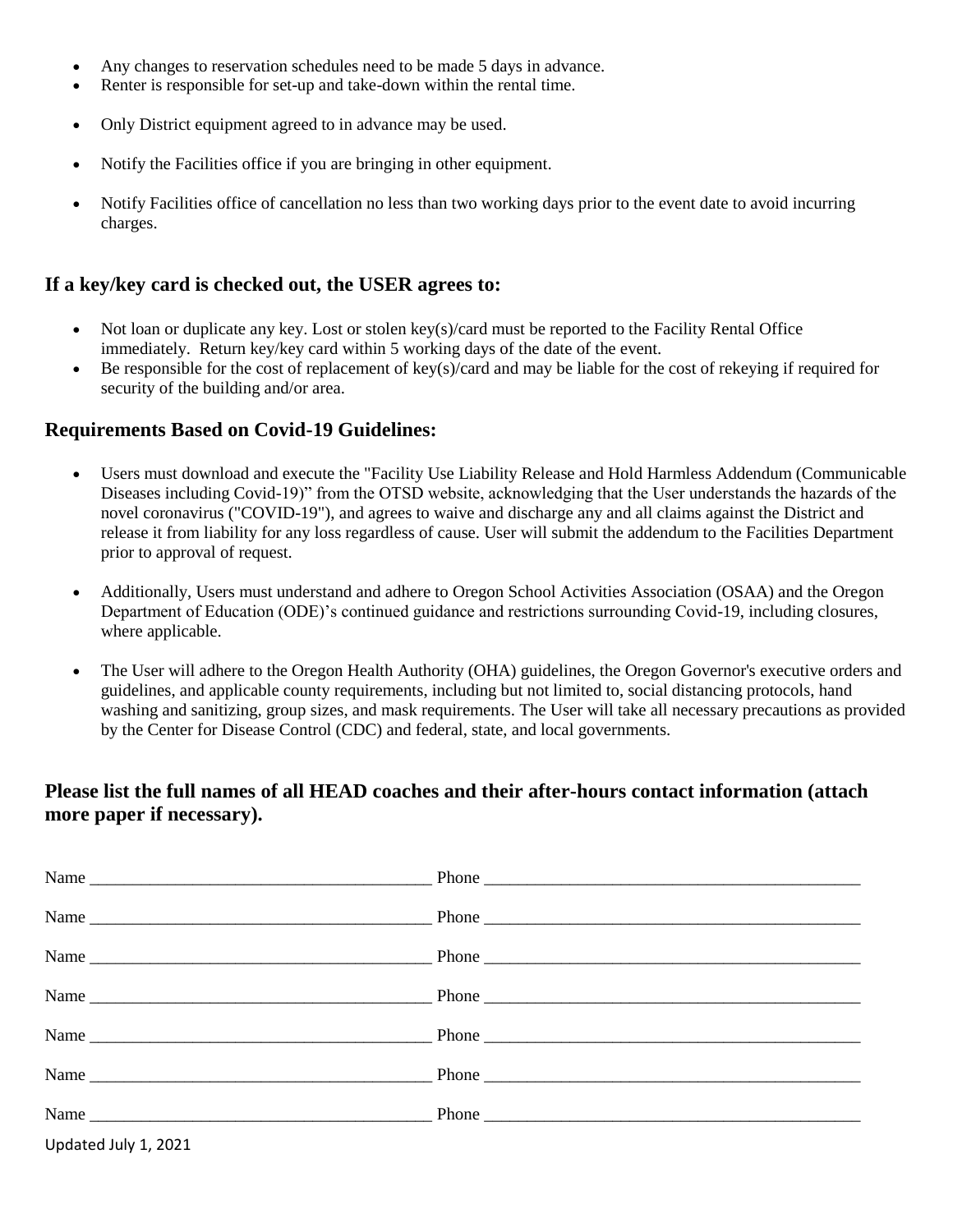| termination of facility use within the District. | I agree to adhere to these Terms of Agreement. I will also adhere to the Districts Board Policies for Community Use of<br>District Facilities. I understand that failure to comply with the terms of this agreement may result in immediate suspension or |  |
|--------------------------------------------------|-----------------------------------------------------------------------------------------------------------------------------------------------------------------------------------------------------------------------------------------------------------|--|
| Signature:                                       |                                                                                                                                                                                                                                                           |  |
| <b>Printed Name:</b>                             |                                                                                                                                                                                                                                                           |  |
| Date Signed:                                     |                                                                                                                                                                                                                                                           |  |
|                                                  |                                                                                                                                                                                                                                                           |  |

**Please contact Oregon Trail School Districts' Facilities Department for questions regarding this agreement.**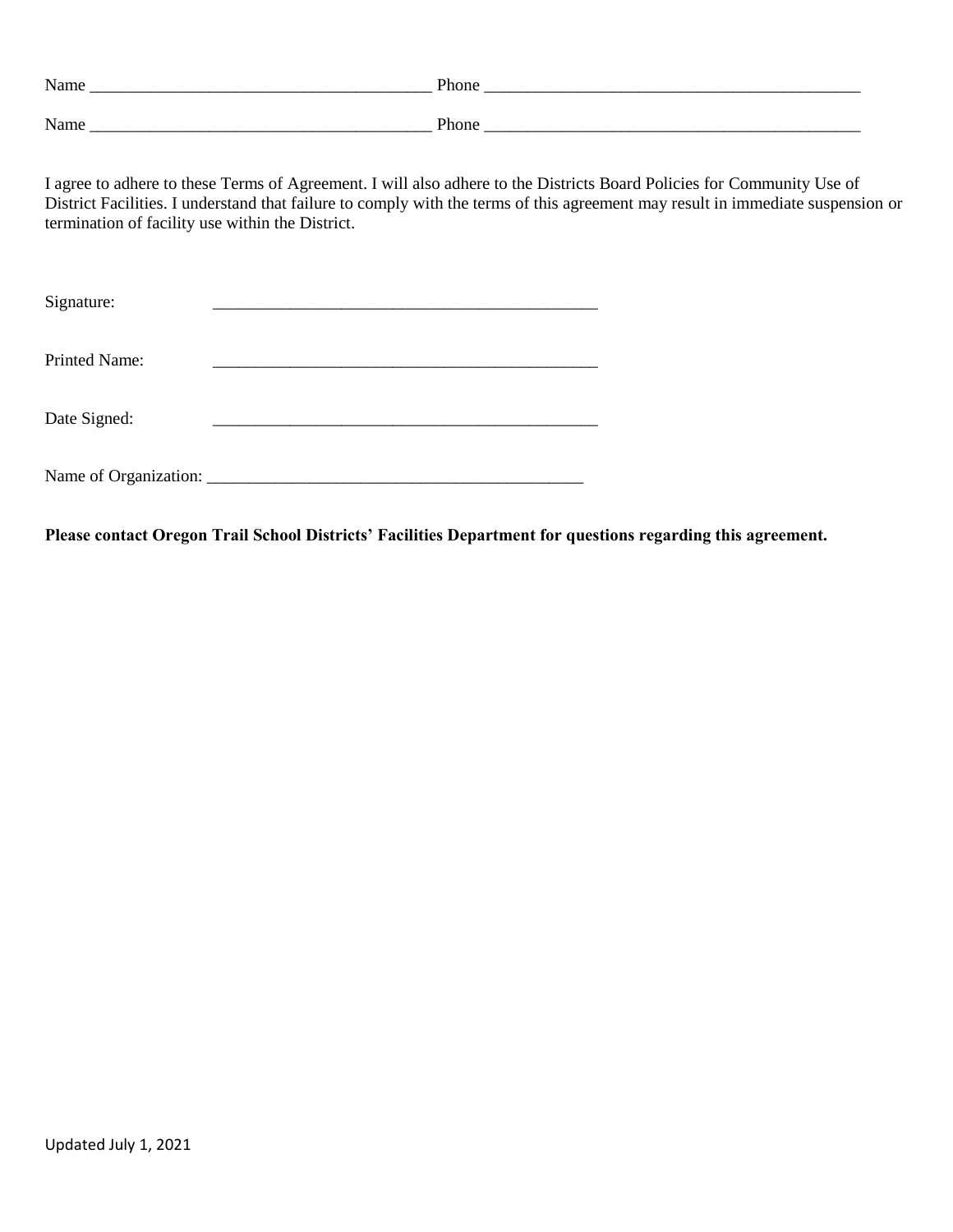# **Oregon Trail School District #46 Facility Use Liability Release and Hold Harmless Addendum (Communicable Diseases including COVID-19)**

| Name of User/Business/Group: 2003. 2014. 2015. 2016. 2017. 2018. 2019. 2016. 2017. 2018. 2019. 2016. 2017. 2018. 2019. 2016. 2017. 2018. 2019. 2019. 2017. 2018. 2019. 2019. 2019. 2017. 2018. 2019. 2019. 2019. 2019. 2019. 2 |                                               |
|--------------------------------------------------------------------------------------------------------------------------------------------------------------------------------------------------------------------------------|-----------------------------------------------|
|                                                                                                                                                                                                                                | Email: <u>_______________________________</u> |
|                                                                                                                                                                                                                                |                                               |
| Facility being requested:                                                                                                                                                                                                      |                                               |
|                                                                                                                                                                                                                                |                                               |

Description of Activity (Activity):

**Communicable Diseases Including COVID-19:** The novel coronavirus ("COVID-19"), has been declared a worldwide pandemic by the World Health Organization. COVID-19 is extremely contagious and is believed to spread mainly from person-to-person contact. While rules, guidance, and personal discipline may reduce this risk, the risk of serious illness and death does exist. **[Name School District] ("District") cannot completely mitigate the transfer of communicable diseases like COVID-19. [Name of group using facility] understands there is some risk associated with using District facilities and assumes said risk. Use of District facilities includes possible exposure to and illness, injury, or death from infectious diseases including COVID-19.** User understands the hazards of COVID-19 and is familiar with the Centers for Disease Control Prevention ("CDC") guidelines; and federal, state, and local orders regarding COVID-19. User acknowledges that it understands the circumstances regarding COVID-19 and will take all necessary precautions as provided by the CDC and federal, state, and local governments.

**Indemnification**: In consideration for use of the Oregon Trail School District's property, **User agrees to waive and discharge any and all claims against the District and release it from liability for any loss regardless of cause**, including claims for any negligent actions of the District or its employees or agents and any and all claims, demands, lawsuits, judgments, losses, or expenses of any nature arising out of User's failure to follow the CDC, federal, state, or local orders or guidance regarding COVID-19 and that leads to, directly or indirectly, the infection of COVID-19 or any other illness or injury related to COVID-19, to the fullest extent allowed by law, for User, its members, employees, agents, contractors, suppliers, or guests. User also agree to release, exonerate, discharge and **Hold Harmless** the District, its Board of Directors, the individual members thereof, and all officers, agents, employees, volunteers, and representatives from all liability, claims, causes of action, or demands, including attorney fees, arising out of injuries of any kind to User, or to its property, or losses of any kind which may result from or in connection with the use of the District's facility, up to and including injuries stemming from the negligent actions of the District or its employees or agents. **User certifies and represents that it has the legal authority to waive, discharge, release, and hold harmless the released parties on behalf of itself and its members, employees, agents, contractors, suppliers, or guests.**

**Insurance**: User understands that the District does not carry insurance for communicable diseases including Covid-19 and User is financially responsible for any injuries, demands, damages, lawsuits and defense costs, arising from User's activities and use of District facilities that are sustained by any communicable disease, including but not limited to, COVID-19. The User agrees to carry, maintain, and provide proof of insurance of at least the minimum requirements as stated in its rental/facility use agreement attached.

pg. 1 | Facility Use Liability and Hold Harmless Addendum June 2020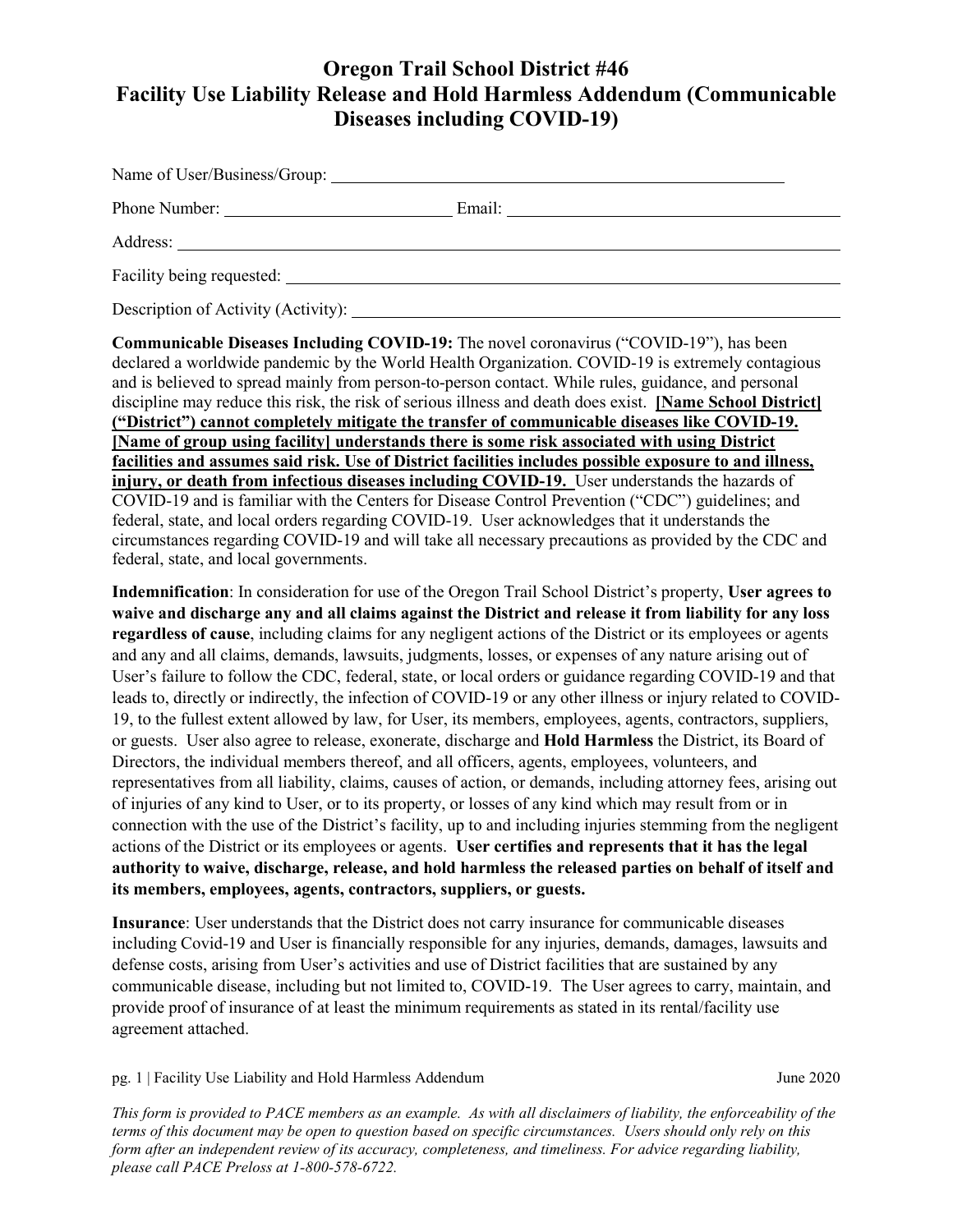# **Oregon Trail School District #46 Facility Use Liability Release and Hold Harmless Addendum (Communicable Diseases including COVID-19)**

**COVID-19 Termination.** The District may terminate this Agreement immediately and without notice if it is found that User has failed to follow any regulations, orders, or guidance as provided by the CDC and federal, state, and local governments. Either District or User may cancel this agreement in the event of a Covid-19 related reason. In the event User terminates this Agreement, User remains responsible for the full amount of the facility use fee and this money will not be refunded to User.

#### **User certifies to have read this document and fully understand its contents.**

Signature of User or User's Authorized Representative:

Printed Name of Authorized Representative:\_\_\_\_\_\_\_\_\_\_\_\_\_\_\_\_\_\_\_\_\_\_\_\_\_\_\_\_\_\_\_\_\_\_\_\_\_\_\_\_\_\_\_\_\_\_\_\_\_

Date:

pg. 1 | Facility Use Liability and Hold Harmless Addendum June 2020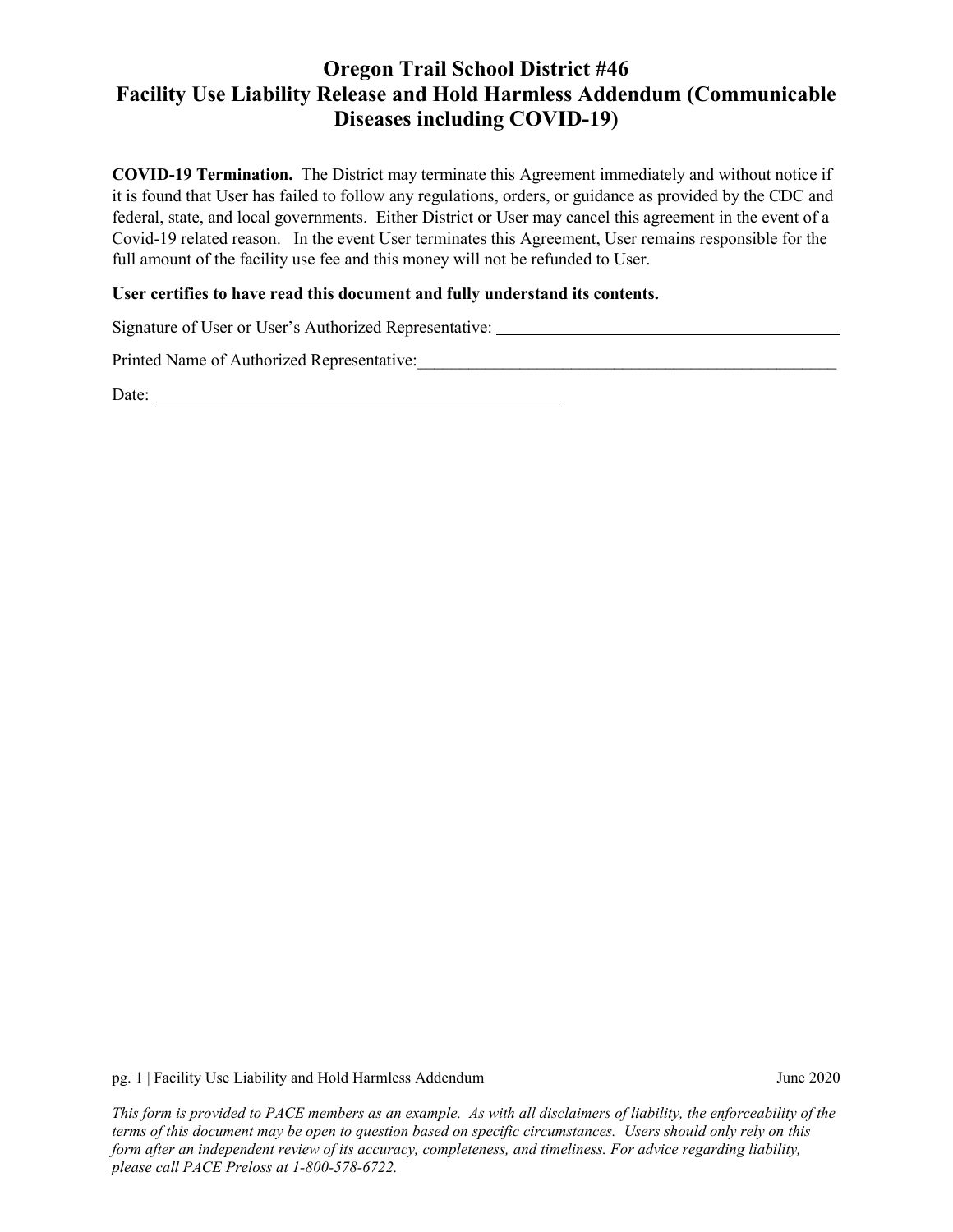# **Oregon Trail School District #46 Facility Use Liability Release Form**

| Phone Number: | Email: |  |
|---------------|--------|--|
|               |        |  |
|               |        |  |
|               |        |  |

Description of Activity:

**Indemnification**: In consideration for use of the Oregon Trail School District's property, **User agrees to waive and discharge any and all claims against the District and release it from liability for any loss regardless of cause**, including claims for any negligent actions of the District or its employees or agents, to the fullest extent allowed by law, for User, its members, employees, agents, contractors, suppliers, or guests. User also agree to release, exonerate, discharge and **Hold Harmless** the District, its Board of Directors, the individual members thereof, and all officers, agents, employees, volunteers, and representatives from all liability, claims, causes of action, or demands, including attorney fees, arising out of injuries of any kind to User, or to its property, or losses of any kind which may result from or in connection with the use of the District's facility, up to and including injuries stemming from the negligent actions of the District or its employees or agents. **User certifies and represents that it has the legal authority to waive, discharge, release, and hold harmless the released parties on behalf of itself and its members, employees, agents, contractors, suppliers, or guests.**

**Insurance**: The User agrees to carry, maintain, and provide proof of general liability insurance coverage with limits of not less than \$1 million per occurrence and to name the District as a named insured under the general liability insurance policy.

**Property Damage**: User agrees to reimburse the District for damage to the District's property that is caused by User or User's members, employees, agents, contractors, suppliers, or guests.

**Alteration, addition, or improvement**: User shall not make alterations, additions, or improvements to District property or equipment. If User makes an alteration, addition, or improvement in breach of this agreement, then the District in its sole discretion may require User to remove the alteration, addition, or improvement and restore the property to its original condition at User's expense; these expressly stated remedies are in addition to all other available remedies.

**Repairs, Maintenance, and Cleanup**: At User's sole expense, User shall maintain in good repair the areas of the District's property utilized under this Agreement. As determined by the District's sole discretion, User agrees to repair, replace, or compensate the District for any cleanup required or for any damage sustained to District property arising from User's use of District property. Upon User's completion of use of the District's property, the User shall leave the property in the same or better condition as received.

**Right of Entrance:** The District retains the right to enter District property at all times during the term of this Agreement, including the property being used by User under this Agreement.

#### pg. 1 | Facility Use Liability Release Form June 2020